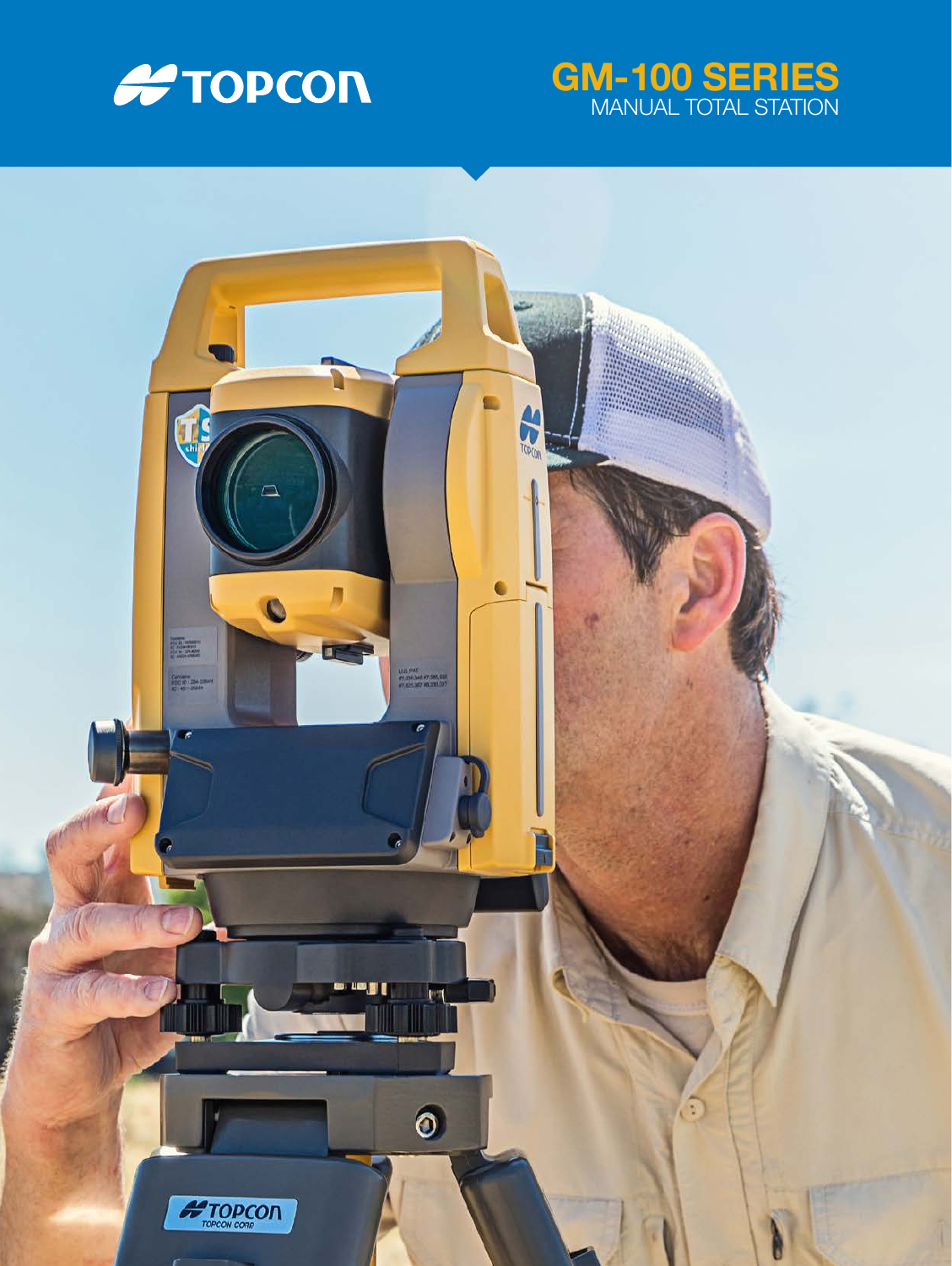

# Manual Total Stations

- Advanced security and maintenance with TSshield™
- Fast and powerful EDM
- Advanced angle accuracy
- Long battery life 28 hours (Eco mode)
- Rugged, waterproof design

#### Topcon GM-100 total stations – advanced design with superior technology

The GM-100 series was designed from the ground up to deliver the very latest technological advantages, all in a small, sleek design – you'll appreciate the advantages from the very first measurement.

Featuring a best-in-class EDM unit, the GM-100 is able to measure up to 6,000 m 1.5 mm + 2 ppm to standard prisms, and up to 1,000 m at an incredible 2 mm + 2 ppm accuracy in reflectorless mode.

Measurements are captured faster than ever, and with a beam width of 13 mm (over 30 m), the bright red laser dot pinpoints features with ease.

### A world's first – TSshield

Topcon is proud to offer another world's first technology in all GM-100 total stations – TSshield. Every instrument is equipped with a telematics-based multi-function communications module providing the ultimate security and maintenance capabilities for your investment.

If the activated instrument is lost or stolen, send a coded signal to the instrument and disable it – the total station is secure anywhere in the world.

In the same module, you have daily connectivity to cloud-based Topcon servers that can inform you of available software updates and firmware enhancements.



#### Onboard TopBasic Program

Run onboard basic layout and topo programs with the GM series. Store up to 50,000 points. Use the convenient USB transfer method to move data on and off the instrument.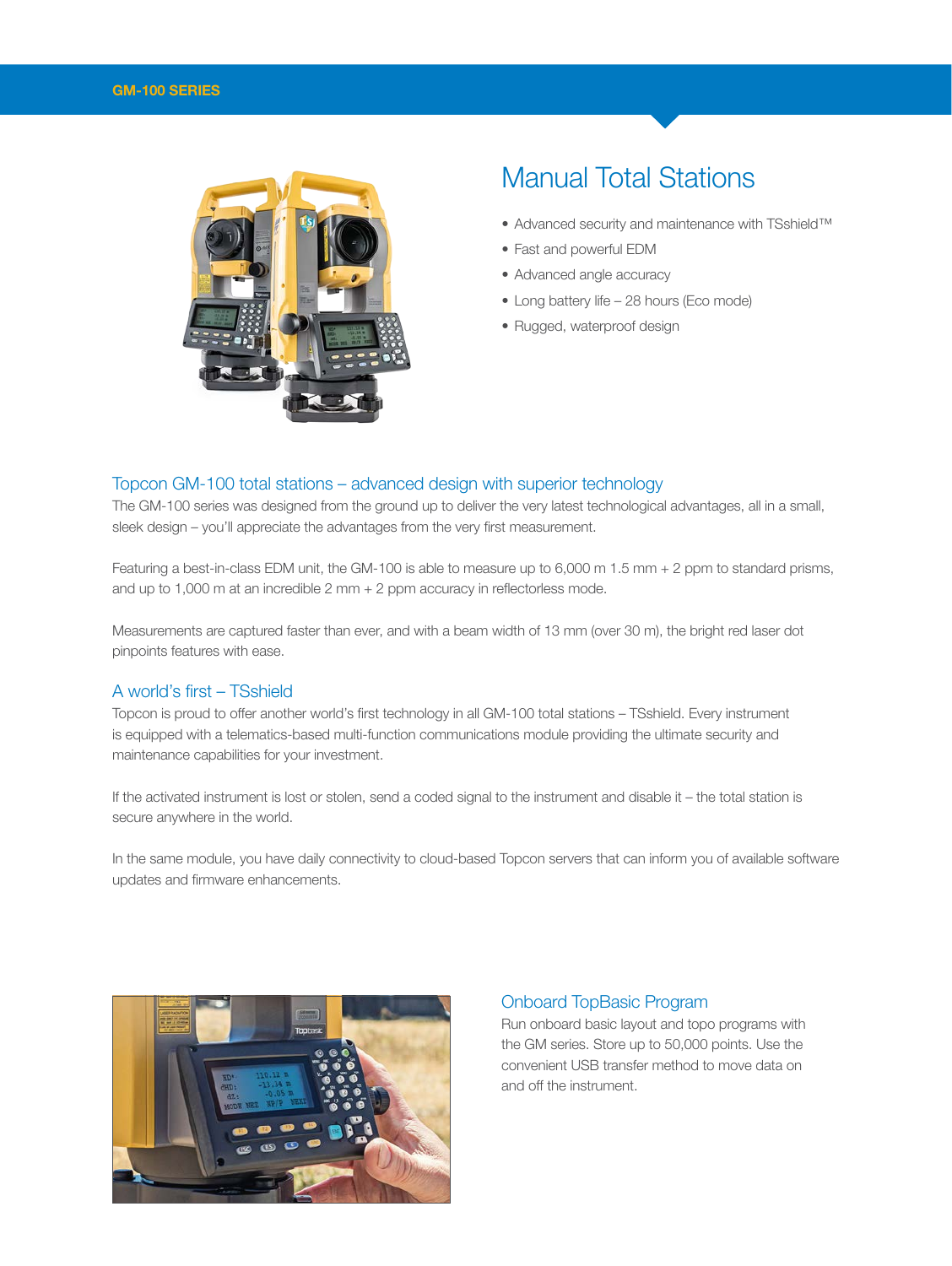